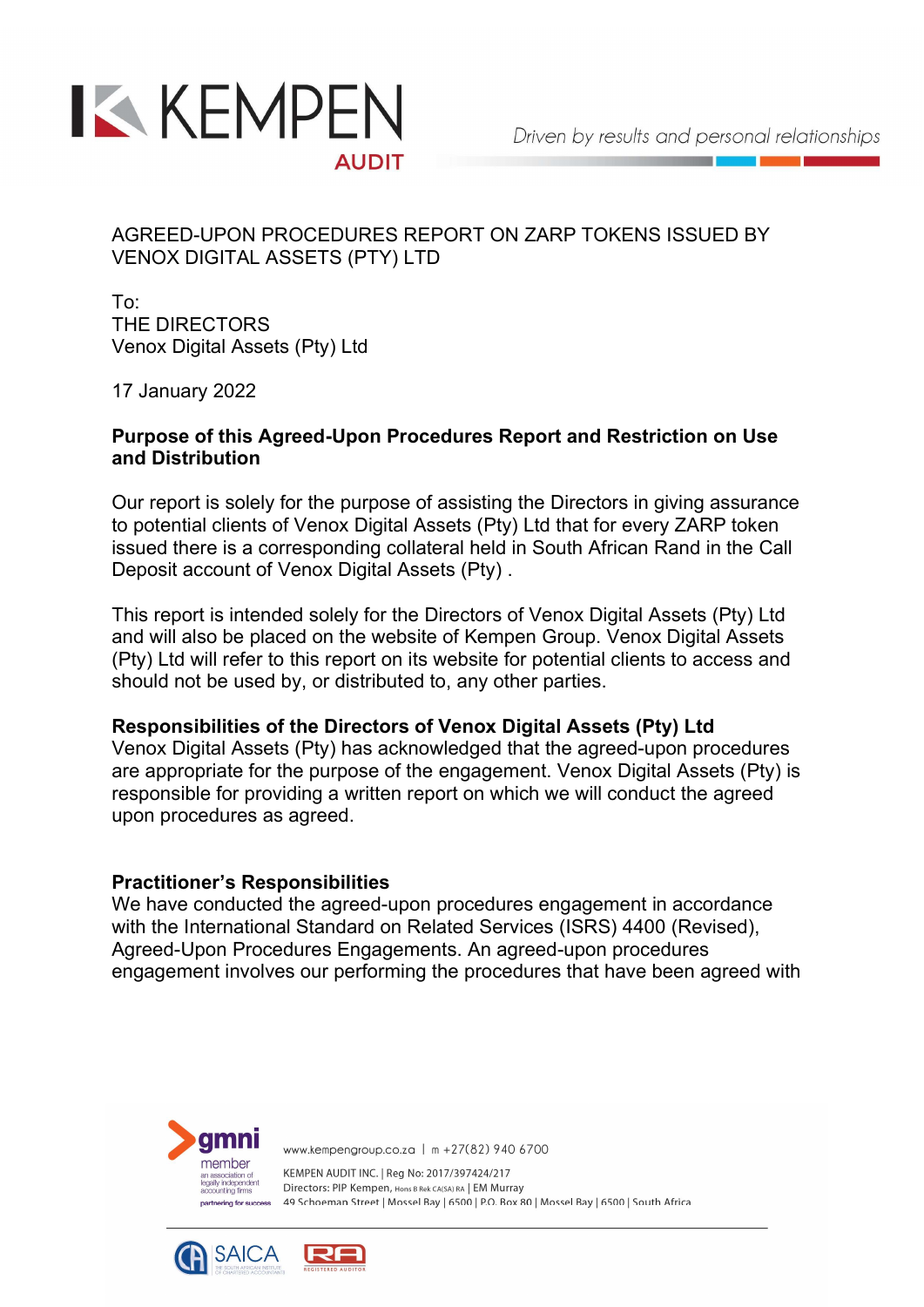

Venox Digital Assets (Pty),and reporting the findings, which are the factual results of the agreed-upon procedures performed. We make no representation regarding the appropriateness of the agreed-upon procedures.

This agreed-upon procedures engagement is not an assurance engagement. Accordingly, we do not express an opinion or an assurance conclusion. Had we performed additional procedures, other matters might have come to our attention that would have been reported.

### Professional Ethics and Quality Control

We have complied with all ethical and independence requirements.

Our firm applies International Standard on Quality Control (ISQC) 1, Quality Control for Firms that Perform Audits and Reviews of Financial Statements, and Other Assurance and Related Services Engagements, and accordingly, maintains a comprehensive system of quality control including documented policies and procedures regarding compliance with ethical requirements, professional standards and applicable legal and regulatory requirements.



www.kempengroup.co.za | m +27(82) 940 6700

KEMPEN AUDIT INC. | Reg No: 2017/397424/217 Directors: PIP Kempen, Hons B Rek CA(SA) RA | EM Murray 49 Schoeman Street | Mossel Bay | 6500 | P.O. Box 80 | Mossel Bay | 6500 | South Africa

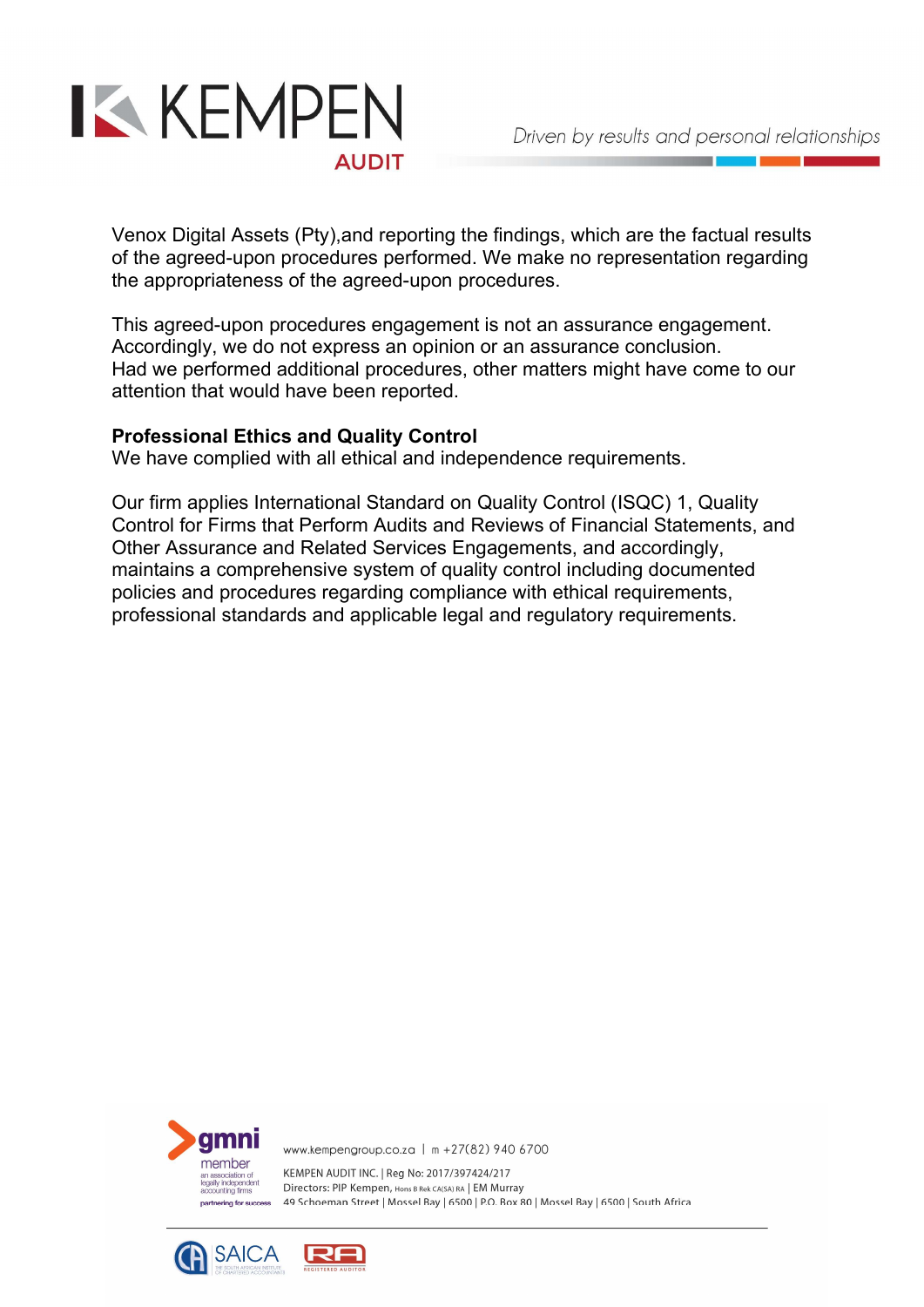

### Procedures and Findings

We have performed the procedures described below, which were agreed upon with Venox Digital Assets (Pty) in the terms of engagement dated 10 June 2021, on the ZARP coins issued on 17 January 2022.

|                | <b>Procedures</b>                                                                                                                                                                                                                                                                                                                  | <b>Findings</b>                                                                                                                                                                                                                                                                                                                                                                                                                                          |
|----------------|------------------------------------------------------------------------------------------------------------------------------------------------------------------------------------------------------------------------------------------------------------------------------------------------------------------------------------|----------------------------------------------------------------------------------------------------------------------------------------------------------------------------------------------------------------------------------------------------------------------------------------------------------------------------------------------------------------------------------------------------------------------------------------------------------|
| 1              | Obtain and scrutinise a written representation of the South<br>African Rand held as Collateral held in Call Deposit<br>account with Standard Bank as well as ZARP tokens<br>issued.                                                                                                                                                | We have obtained a report from<br>the Company dated 17 January<br>2022 at $11:21$ AM. The contents<br>of this report will be attached to<br>this report and will be placed on<br>the website of Kempen Group.                                                                                                                                                                                                                                            |
| $\overline{2}$ | Obtain direct access to the company's Call deposit bank<br>account via the Standard Bank online banking platform<br>and verify the South African Rand held in collateral with<br>the report issued by management of the company.                                                                                                   | We have obtained direct access<br>to the call deposit bank account of<br>the company via the Standard<br>bank online platform. A separate<br>secure profile was registered with<br>Standard bank and is used by us<br>only for the purposes of this<br>report. We have verified that the<br>balance of R4,124,660.51, as<br>stated in the management<br>representation, was the actual<br>balance of the call account at<br>15:00 PM on 17 January 2022. |
| 3              | Obtain access to the ZARP contract address on Ethereum:<br>https://etherscan.io/token/0x8CB24ed2e4f7e2065f4eB2bE5f6B0064B1919850<br>And Fantom:<br>https://ftmscan.com/token/0x2f085edec7113e54a1747bD9572b213E662C6165<br>Verify that the supply of tokens is accurate and agrees to<br>the written representation of management. | We have accessed these contract<br>addresses and have verified that<br>the supply of tokens agree with<br>the 4,060,100.01 (Etherium) and<br>50,000 (Fantom) as stated in the<br>written management report.                                                                                                                                                                                                                                              |

 $\frac{1}{2}$ 

P I P Kempen CA(SA) Registered Auditor Director: Kempen Audit Incorporated 17 January 2022



www.kempengroup.co.za | m +27(82) 940 6700

KEMPEN AUDIT INC. | Reg No: 2017/397424/217 Directors: PIP Kempen, Hons B Rek CA(SA) RA | EM Murray 49 Schoeman Street | Mossel Bay | 6500 | P.O. Box 80 | Mossel Bay | 6500 | South Africa